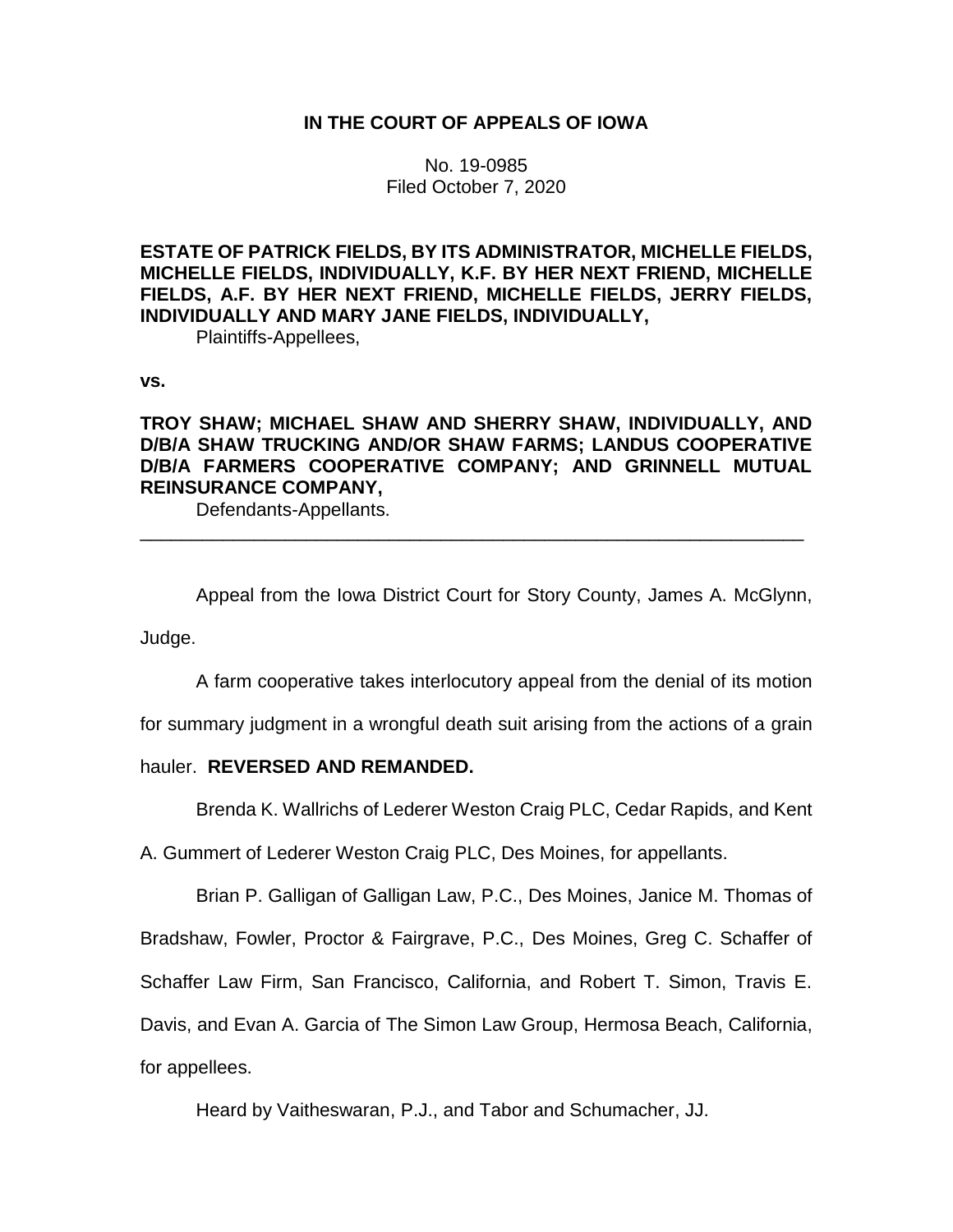# **TABOR, Judge.**

Troy Shaw was hauling grain for the Landus Cooperative (Landus) when he crashed into a farm tractor driven by Patrick Fields, causing Fields's death. Fields's estate and family members<sup>1</sup> sued Troy; Troy's employer, Michael Shaw and Shaw Trucking; and Landus. The estate asserts two claims against Landus: (1) vicarious liability for Troy's negligence and (2) direct liability for negligently hiring Troy.<sup>2</sup> In this pretrial appeal, Landus challenges the district court's denial of its motion for summary judgment on the negligent-hiring claim. Landus contends it had no duty to evaluate the qualifications of an employee of its independent contractor.

Finding merit in that contention, we reverse the summary judgment ruling. The district court extended Landus's liability beyond what is supported by current Iowa authority. The record reveals no genuine issue of material fact to support the position that Landus "hired" Troy as an independent contractor. And the estate did not plead a claim that Landus was liable for failing to use reasonable care in selecting Michael as an independent contractor. Thus, we reverse and remand for entry of summary judgment for Landus on the negligent-hiring claim and for dismissal of the punitive-damages claim.

 $1$  We will refer to the plaintiffs collectively as the estate.

 $2$  Because the father and son in this proceeding share the last name Shaw, we will refer to them by their first names, Michael and Troy.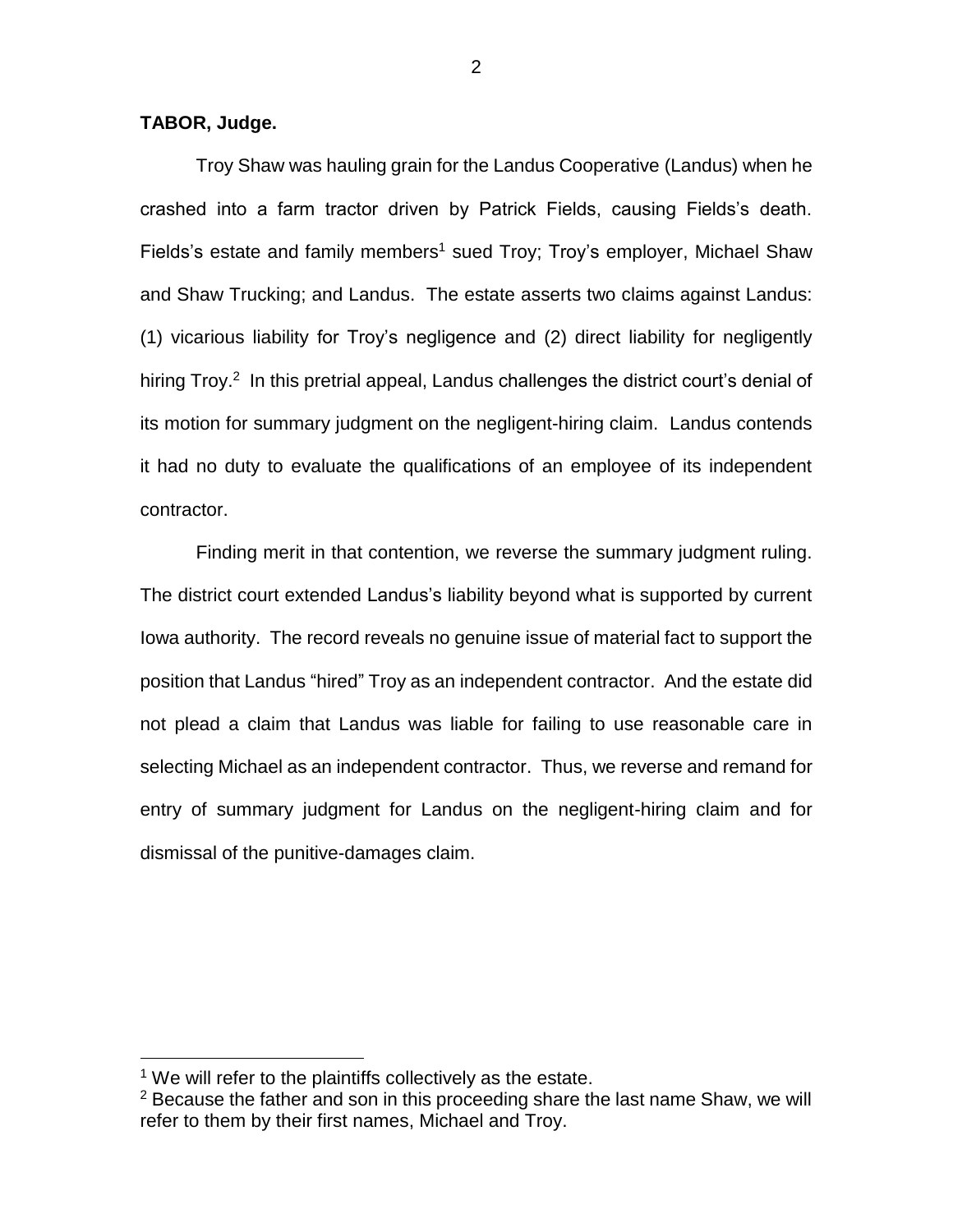# **I. Facts and Prior Proceedings**

Landus is a farming cooperative that transports various agricultural goods and products across lowa.<sup>3</sup> In 2016, Landus engaged Michael—the owner of Shaw Trucking—as a grain hauler. Michael agreed to work for Landus under an "Independent Contractor Agreement" stating:

1. This agreement does not constitute a hiring by either party. It is the parties intention that Independent Contractor shall have an Independent Contractor status and not be an employee for any purposes . . . . Independent Contractor shall retain sole and absolute discretion in the manner and means of carrying out their activities and responsibilities under this Agreement. This Agreement shall not be considered or construed to be a partnership or joint venture, and the Company shall not be liable for any obligations incurred by Independent Contractor unless specifically authorized in writing. Independent Contractor shall not act as an agent of the Company, ostensibly or otherwise, nor bind the Company in any manner, unless specifically authorized to do so in writing.

2. Independent Contractor shall be responsible to the management and directors of Company, but Independent Contractor will not be required to follow or establish a regular or daily work schedule, Independent Contractor shall supply all necessary equipment, materials, and supplies. Independent Contractor will not rely on the equipment or offices of Company for completion of tasks and duties set forth pursuant to this Agreement.

The agreement also indemnified Landus "against any and all liabilities . . . which may be imposed upon or incurred by or asserted against [Landus] as a result of any negligence or misconduct on Independent Contractor's part, or from any breach or default of" the agreement "which is caused or occasioned by the acts of Independent Contractor or agents for Independent Contractor." Michael agreed to "assume[] all risk in the use and operation of the Independent Contractor's vehicle(s) and related vehicle equipment" as well as to

 $3$  Landus has its principal place of business in Ames and operates under the name Farmers Cooperative Company.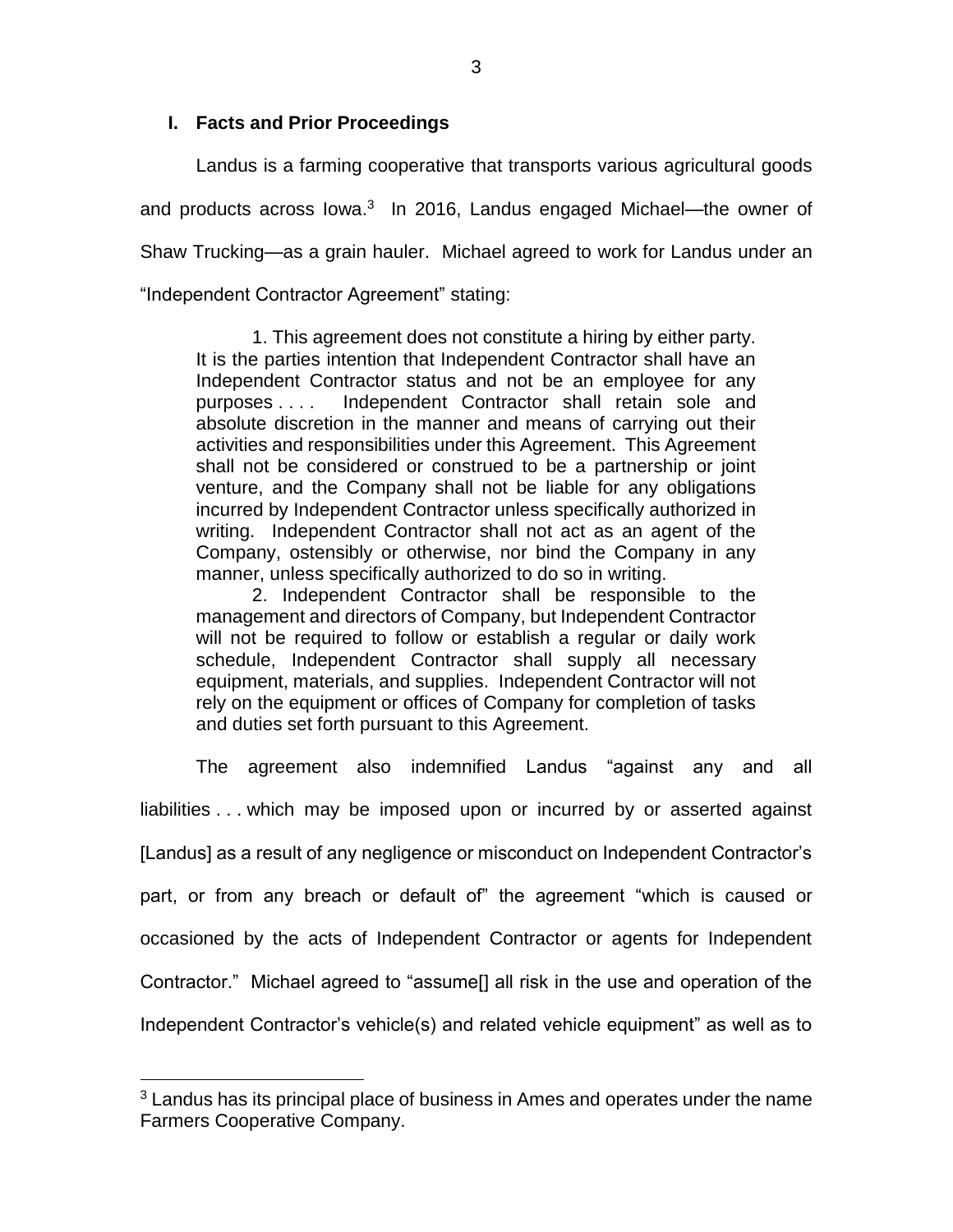"be responsible for providing proper safety devices and equipment to safeguard users or operators of the vehicle and related equipment."<sup>4</sup>

For several months, Shaw Trucking hauled grain for Landus without incident. Michael employed his son, Troy, to do most of the driving—Troy drove ninety percent of the Landus hauls. <sup>5</sup> Troy testified that he did not talk to anyone working at Landus before he started making deliveries. Although Troy knew of the agreement between his father and Landus, Troy said he did not read the contract.

In June 2017, Troy was making a daytime delivery in one of Michael's semi-trailer trucks. His route crossed a "relatively flat and straight" stretch in rural Greene County. On that two-lane paved road, Troy crashed into the back of a farm tractor. The impact pushed the tractor into a ditch and flipped it upside down. The tractor driver, Patrick Fields, suffered fatal injuries in the collision.

At the scene, the Iowa State Patrol conducted an investigation and collected evidence. During an inventory of the truck, the officer discovered a spoon and pop can; both had burn marks on the bottom. The state crime laboratory reported finding heroin residue on them. $6$  A few hours after the accident, the patrol took Troy's urine sample. When questioned, Troy denied using drugs or drinking alcohol before driving the truck. But he admitted taking hydrocodone, a painkiller, after the crash to relieve back pain. Troy's lab results returned positive for both morphine and norquetiapine, an anti-psychotic medication.

 $\overline{a}$ 

4

<sup>4</sup> Landus does not raise an argument about this indemnity provision on appeal.

<sup>&</sup>lt;sup>5</sup> Both Michael and Troy had valid Iowa commercial driver's licenses.

<sup>&</sup>lt;sup>6</sup> During his deposition, Troy testified the items found in the semi-trailer truck dated back to 2012.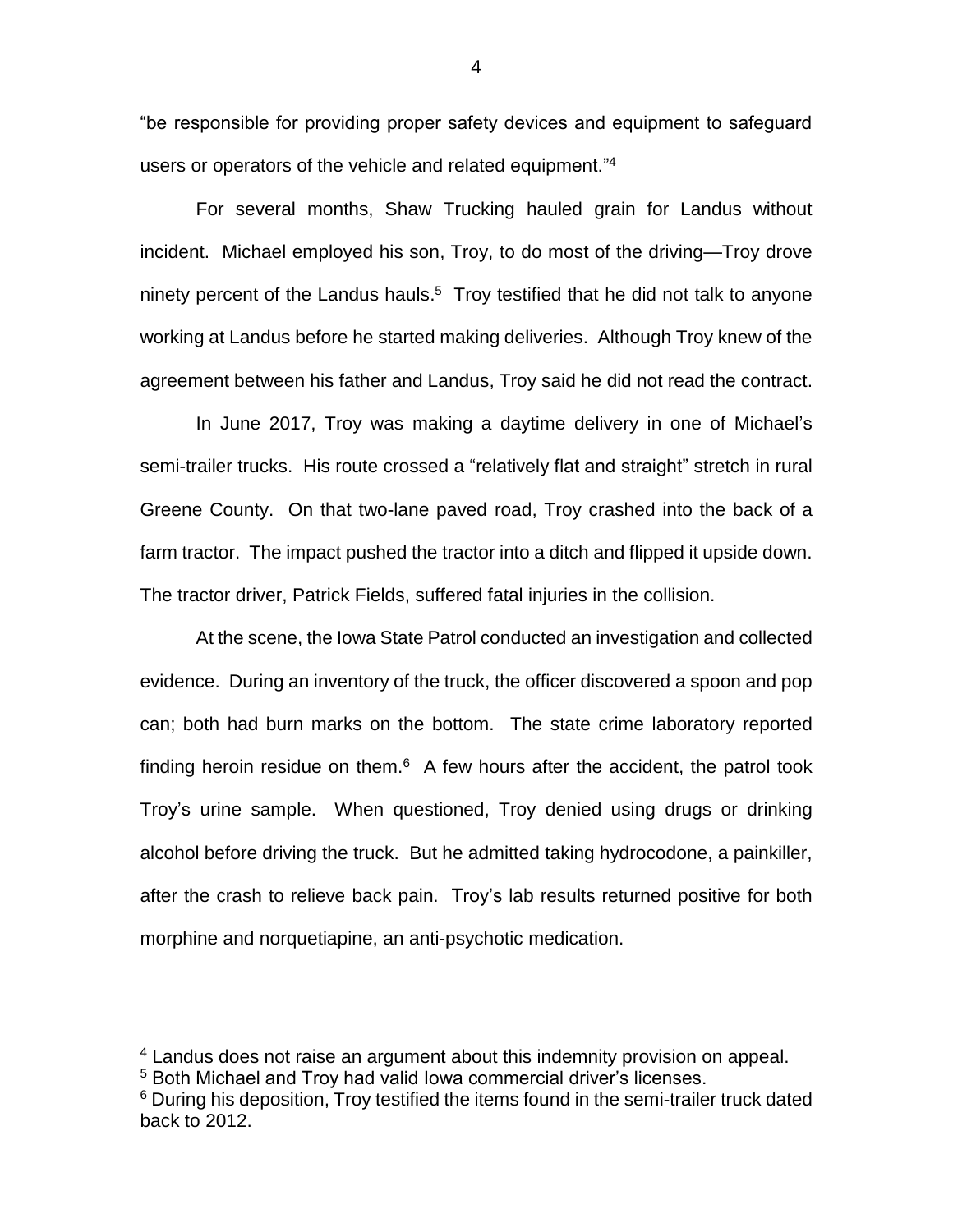Patrick Fields's estate—along with his parents, wife, and children—brought a wrongful death suit against Troy, Michael, Michael's companies—Shaw Trucking and Shaw Farms—and Landus. The estate asserted five main claims<sup>7</sup>: (1) Troy was negligent in operating the truck; (2) Michael was vicariously liable for Troy's negligence because Troy was acting as his agent at the time of the collision; (3) Michael was directly liable for negligently entrusting the truck and negligently hiring Troy; (4) Landus was vicariously liable for Troy's negligence because Troy acted as an agent or subagent for Landus; and (5) Landus was directly liable for negligently hiring Troy. In May 2018, Landus moved for summary judgment, contending it "retained no control over the day to day operations of Mike Shaw's business as an independent contractor, and therefore Landus did not owe a duty to plaintiffs." The district court interpreted Landus's argument as addressing only vicarious liability. The court found a genuine issue of material fact on whether Landus exercised substantial control over Michael's work to establish vicarious liability and, if so, whether Landus exercised its control with reasonable care. Thus, the court denied summary judgment.

After Landus moved for summary judgment, the estate filed an amended petition asserting a new punitive-damages claim against Landus for recklessness in employing Troy. Landus moved to dismiss the claim, asserting again that it owed no duty to Fields and could not be liable for the willful and wanton disregard

 $7$  The estate also sued Grinnell Mutual Reinsurance Company, Patrick Fields's carrier for underinsured-motorist coverage. But the district court granted the company's motion to sever. So that claim is not relevant to this appeal.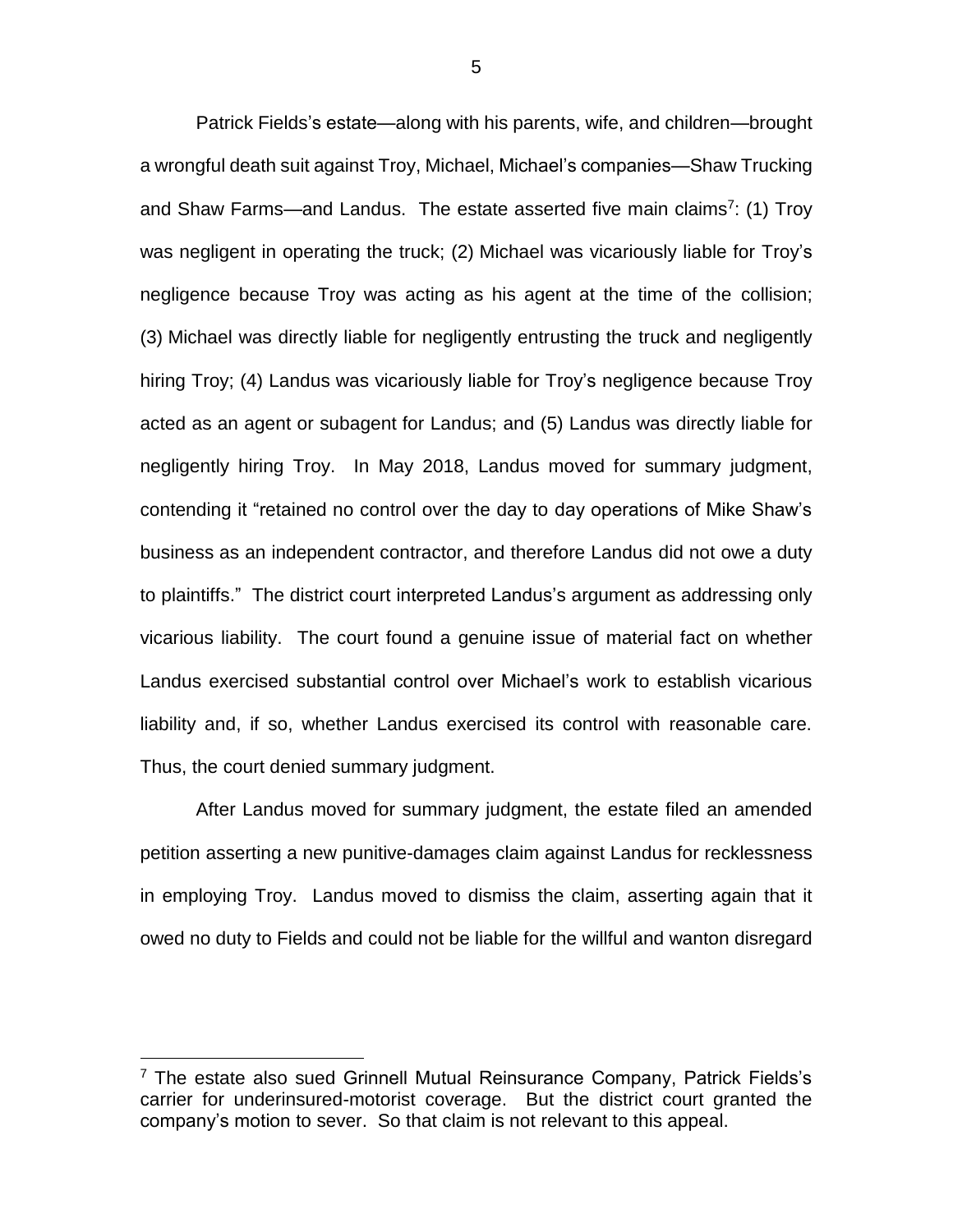of the rights or safety of others. In line with its summary judgment ruling, the court found Landus *did* bear a duty to Fields and rejected the motion to dismiss.

In March 2019, Landus filed a motion for summary judgment on the negligent-hiring claim. Landus argued that Michael, as an independent contractor, made the sole hiring and firing decisions for his business. Because Landus had no control over who Michael hired as employees, Landus argued it had no duty to look into Troy's qualifications.

Rejecting that argument, the district court found that Landus did have a duty to investigate Troy. The court acknowledged Troy was "an employee or subcontractor of Shaw Trucking" and not of Landus. But it reasoned that at least two Landus employees knew Troy had a history of drug use.<sup>8</sup> That knowledge, the court found, imposed a duty on Landus to investigate Troy. Finding a genuine issue of material fact as to whether Landus breached that duty, and if so, whether its failure to screen Troy for drug use caused Patrick Fields's death, the court denied the motion. Landus unsuccessfully moved for reconsideration.

Landus then sought interlocutory review. $9$  The supreme court granted the request and transferred the appeal to this court. Landus challenges the denial of its motion seeking summary judgment on the negligent-hiring claim.

<sup>&</sup>lt;sup>8</sup> Debra Ott, a customer-service specialist, and Evan Hager, an operations technician, gave depositions. Hager testified he heard rumors that Troy used marijuana. Ott also was aware of rumors about Troy's drug use but could not remember when or from whom she heard that information.

<sup>&</sup>lt;sup>9</sup> The estate did not resist Landus's application for interlocutory appeal.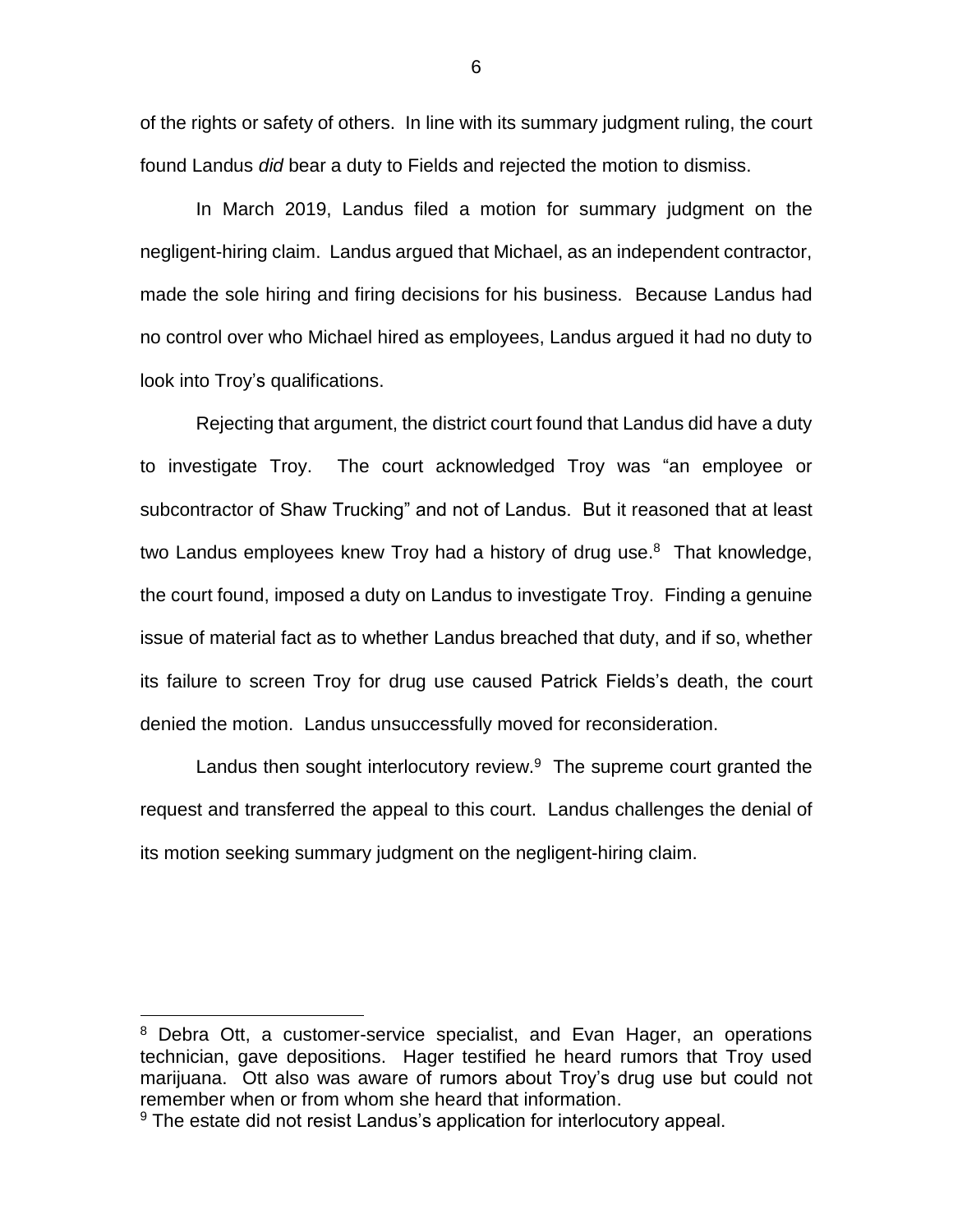#### **II. Scope and Standard of Review**

We review a summary judgment ruling for correction of errors at law. *MidWestOne Bank v. Heartland Co-op*, 941 N.W.2d 876, 882 (Iowa 2020). Summary judgment is appropriate when there is no genuine issue of material fact, the only conflict is the legal consequences of undisputed facts, "and the moving party is entitled to judgment as a matter of law." *Id.* (citation omitted). "The moving party has the burden of showing the nonexistence of a material fact." *Nelson v. Lindaman*, 867 N.W.2d 1, 6 (Iowa 2015) (quoting *Hlubek v. Pelecky*, 701 N.W.2d 93, 95 (Iowa 2005)). "An issue is 'genuine' if the evidence in the record 'is such that a reasonable jury could return a verdict for the non-moving party.'" *Id.* (quoting *Wallace v. Des Moines Indep. Cmty. Sch. Dist. Bd. of Dirs.*, 754 N.W.2d 854, 857 (Iowa 2008)). "We view the evidence in the light most favorable to the nonmoving party, who is entitled to every legitimate inference that we may draw from the record." *Id.* at 6–7. "When the facts are undisputed, we reverse only if the district court misapplied the law." *Iowa Dep't of Human Servs. ex rel. Palmer v. Unisys Corp.*, 637 N.W.2d 142, 149 (Iowa 2001).

Summary judgment is usually not appropriate in negligence cases, as negligence or causation questions are normally for the jury. *Thompson v. Kaczinski*, 774 N.W.2d 829, 832 (Iowa 2009). "The moving party bears the burden of demonstrating the nonexistence of a material fact question." *Banwart v. 50th St. Sports, L.L.C.*, 910 N.W.2d 540, 545 (Iowa 2018). But "the nonmoving party may not rest upon the mere allegations of his [or her] pleading but must set forth specific facts showing the existence of a genuine issue for trial." *Id.* (alteration in original) (citation omitted).

7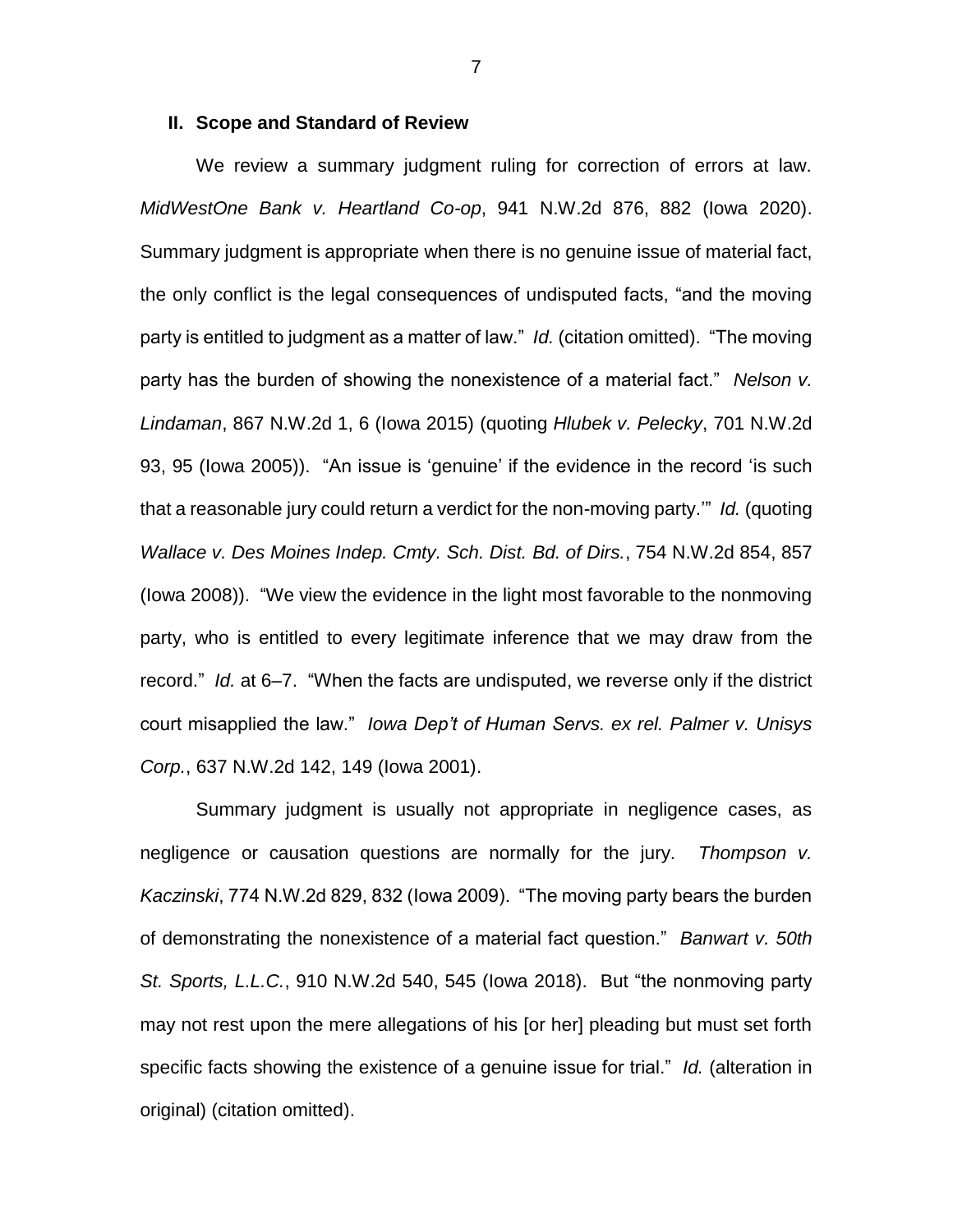### **III. Analysis**

 $\overline{a}$ 

To begin, we clarify this appeal's scope. In its briefing, the estate devotes considerable space to the issue of vicarious liability determined in the first motion for summary judgment. But Landus contests only the ruling on its second motion for summary judgment and the denial of its motion to dismiss the punitive-damages claim. Landus challenges the district court's conclusion that Landus could be directly liable to the estate for negligently hiring Troy.<sup>10</sup>

#### **A. Direct Liability Negligent-Hiring Claim**

Landus first contends the court erred in concluding that an employer of an independent contractor has a duty to vet, qualify, and drug-screen the employees of the independent contractor. In Landus's view, the Restatement (Second) of Torts section 411 (Am. Law Inst. 1965)—as adopted by this court in *Jones v. Schneider National, Inc.*, 797 N.W.2d 611, 614–15 (Iowa Ct. App. 2011)—imposes a duty of reasonable care in "hiring" a contractor, not the contractor's employees. Landus also contends: "[W]hether an employer of an independent contractor owes duties to hire and select the independent contractor's employees, the conclusion is the same under [Restatement (Second) of Torts section 411] and the successor provision in [Restatement (Third) of Torts: Liability for Physical and Emotional Harm section 55 (Am. Law Inst. 2012)]." Although the district court focused on the

8

<sup>&</sup>lt;sup>10</sup> The estate argues the second motion for summary judgment and motion to reconsider were procedurally improper because they repeated arguments the court rejected in the first motion for summary judgment. But the estate did not raise that objection below. So we cannot reach it here. *See Meier v. Senecaut*, 641 N.W.2d 532, 537 (Iowa 2002) ("It is a fundamental doctrine of appellate review that issues must ordinarily be both raised and decided by the district court before we will decide them on appeal.").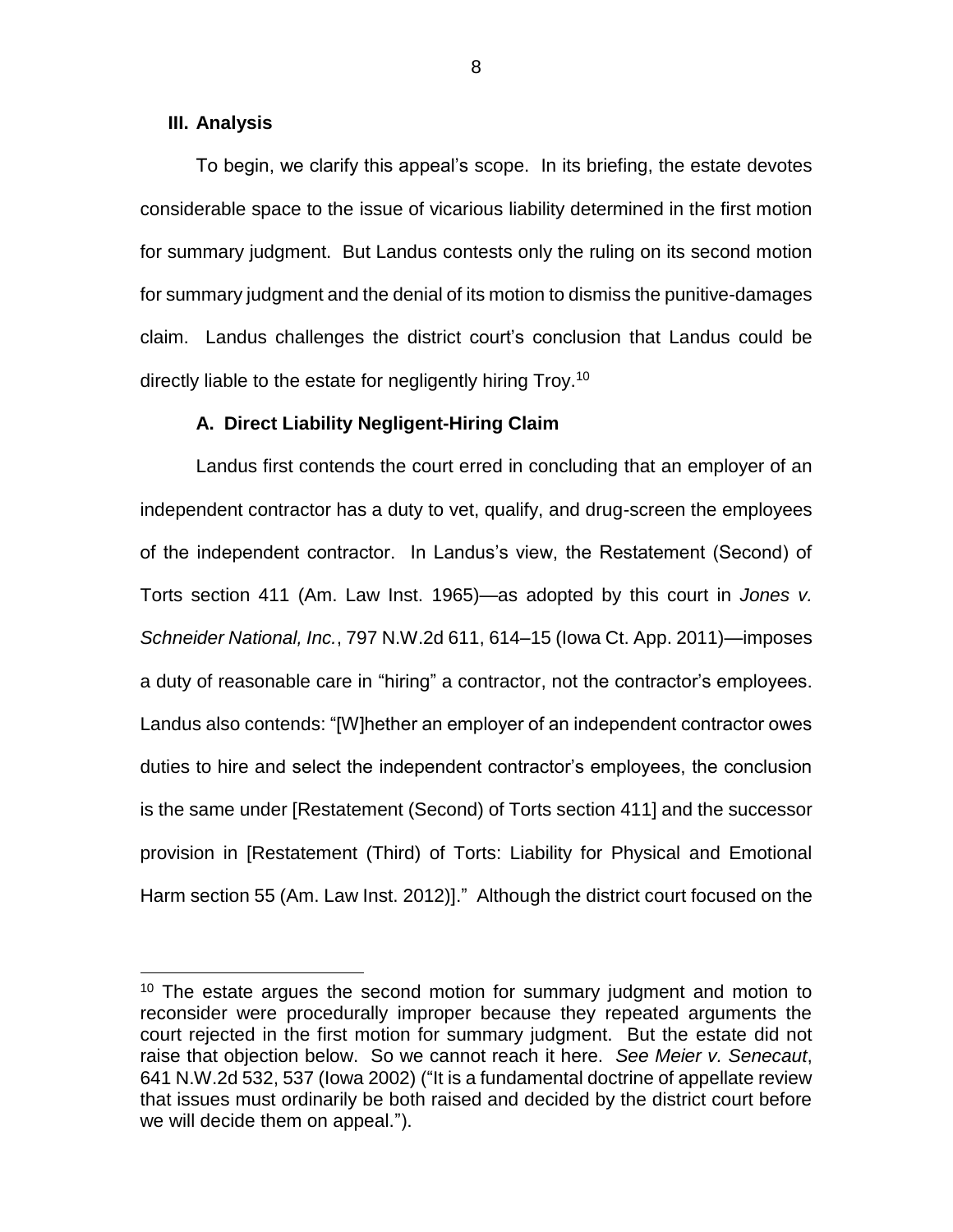Restatement (Second) in its ruling, we will touch on section 55 of the Restatement

(Third) of Torts. 11

 $\overline{a}$ 

But first, we examine the tort of negligent hiring. The supreme court has recognized a claim for negligent hiring, which requires proof:

(1) that the employer knew, or in the exercise of ordinary care should have known, of its employee's unfitness at the time of hiring; (2) that through the negligent hiring of the employee, the employee's incompetence, unfitness, or dangerous characteristics proximately caused the resulting injuries; and

(3) that there is some employment or agency relationship between the tortfeasor and the defendant employer.

*Godar v. Edwards*, 588 N.W.2d 701, 708–09 (Iowa 1999) (quoting 27 Am. Jur. 2d *Employment Relationship* § 473, at 913 (1996)). The court went on to "conclude that an employer has a duty to exercise reasonable care in hiring individuals, who, because of their employment, may pose a threat of injury to members of the public." *Id.* at 709.

The court also recognized that a claim of negligent hiring includes a claim of negligent retention and supervision. *Id.* A negligent-retention-and-supervision claim requires proof that an employer failed "to exercise ordinary care in supervising the employment relationship so as to prevent the foreseeable misconduct of an employee from causing harm to others." *Bandstra v. Covenant Reformed Church*, 913 N.W.2d 19, 42 (Iowa 2018) (quoting 27 Am. Jur. 2d *Employment Relationships* § 375, at 885 (2014)). At its core, this claim requires proof the employer reasonably should have foreseen the risk of harm to third parties. *See id.* 

<sup>&</sup>lt;sup>11</sup> Counsel for Landus agreed in oral argument that we could look to either Restatement in analyzing the duty question.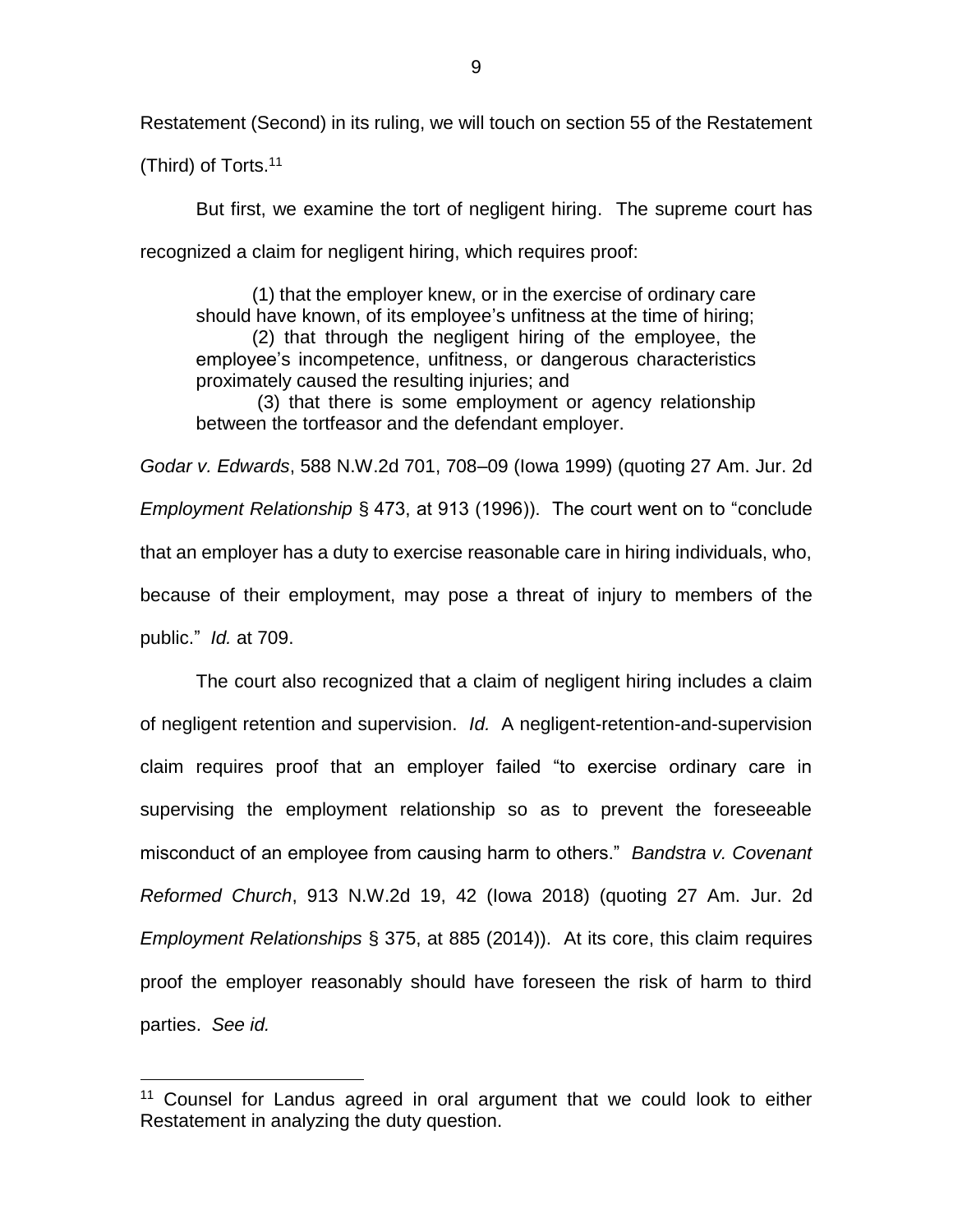Iowa courts frequently consult the Restatements as guidance on tort questions. Our supreme court has not adopted the employer-liability provisions of either the Restatement (Second) or the Restatement (Third) of Torts, but it has embraced or favorably discussed other sections. *See Ludman v. Davenport Assumption High Sch.*, 895 N.W.2d 902, 910 (Iowa 2017); *Thompson*, 774 N.W.2d at 829; *see also Jones*, 797 N.W.2d at 614 (collecting cases).

To resolve this appeal, we look first to the Restatement (Second) of Torts as our guide. Section 409 provides the general rule: "Except as stated in §§ 410–429, the employer of an independent contractor is not liable for physical harm caused to another by an act or omission of the contractor or his servants." But a comment to this section notes:

[T]he law has progressed by the recognition of a large number of "exceptions" to the "general rule." These exceptions are stated in §§ 410–429. They are so numerous, and they have so far eroded the "general rule," that it can now be said to be "general" only in the sense that it is applied where no good reason is found for departing from it.

Restatement (Second) of Torts § 409 cmt. b. Section 411 ("Negligence in

Selection of Contractor") provides one relevant exception to the general rule

against employer liability:

An employer is subject to liability for physical harm to third persons caused by his failure to exercise reasonable care to employ a *competent and careful contractor*

(a) to do work which will involve a risk of physical harm unless it is skillfully and carefully done, or

(b) to perform any duty which the employer owes to third persons.

*Id.* § 411 (emphasis added).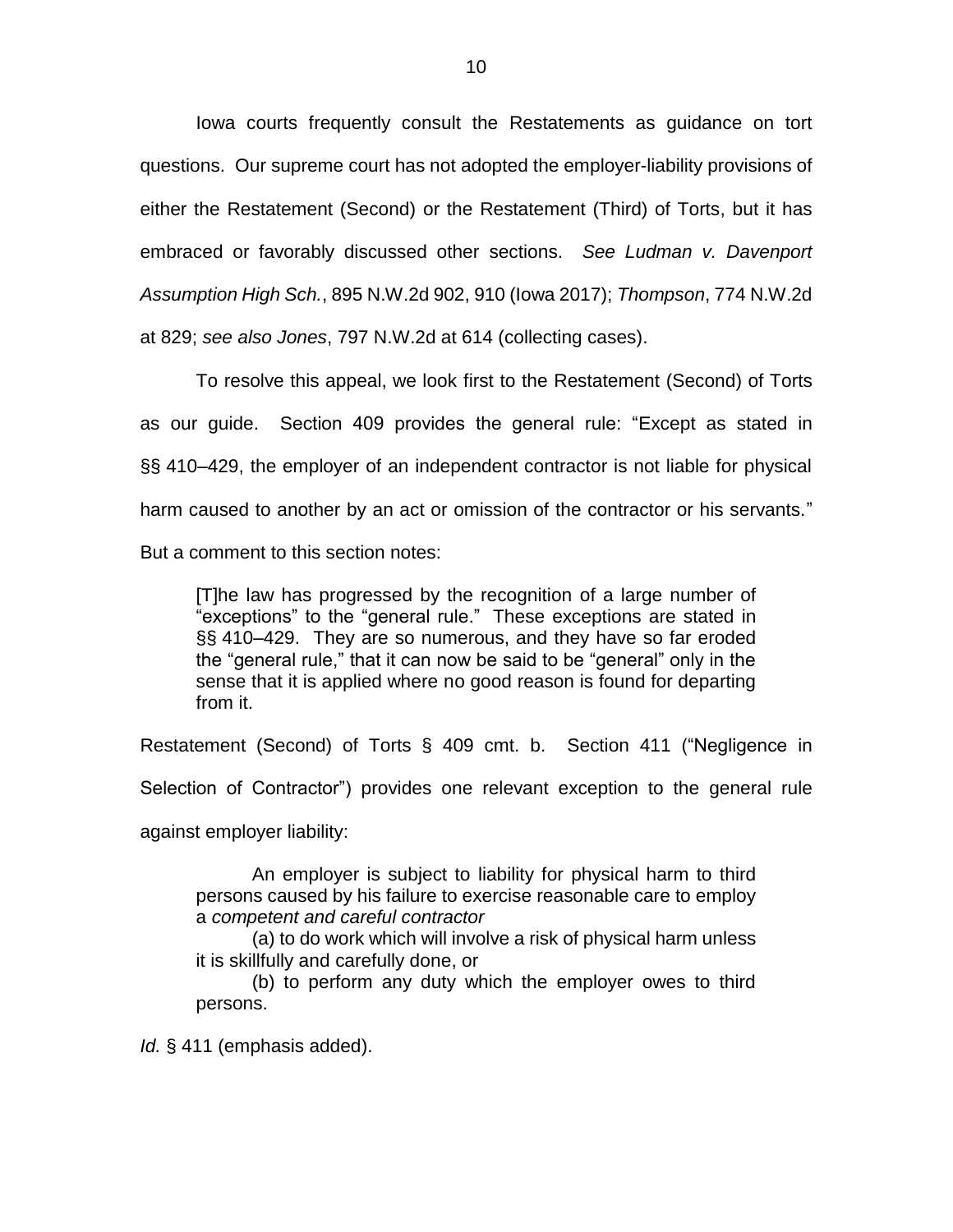In *Jones*, we tacitly recognized that driving semi-trailer trucks could fall into the section 411 categories of work. 797 N.W.2d at 617. Jones, the employee of an independent contractor, Fehrle Trucking, was injured by the driver-owner, Elmer Fehrle. *Id.* at 612. Jones sued Fehrle's employer, Schneider Carriers, asserting Schneider "had not exercised reasonable care in selecting Fehrle Trucking as an independent contractor." *Id.* at 612–13. The issue was whether Schneider was liable to Jones as a "third person" under section 411. *Id.* at 615. This court held that the phrase "third persons" did not include "protection for employees of an independent contractor." *Id.* at 616.

We went further, though, and discussed whether the evidence Jones presented created a genuine issue of material fact—had recovery been permitted—that Schneider was liable for selecting Fehrle Trucking. *Id.* We found no genuine issue of material fact for two reasons. First, the evidence was insufficient for a jury to find Fehrle Trucking was unfit. In dicta, the opinion said, "we cannot expect an employer to obtain a driving record of each driver" for an over-the-road carrier. *Id.* at 617. Second, most of the evidence Jones presented arose after the date of hiring, yet "the plaintiff must prove that 'the employer knew, or in the exercise of reasonable care should have known, of . . . unfitness *at the time of hiring*.'" *Id.* at 617 (quoting *Godar*, 588 N.W.2d at 708) (alteration in original).<sup>12</sup> Because the record failed to reflect a genuine issue of material fact, we affirmed summary judgment for Schneider. *Id.*

<sup>&</sup>lt;sup>12</sup> Unlike the estate, Jones did not allege negligent retention, only negligent hiring. *See Jones*, 797 N.W.2d at 617.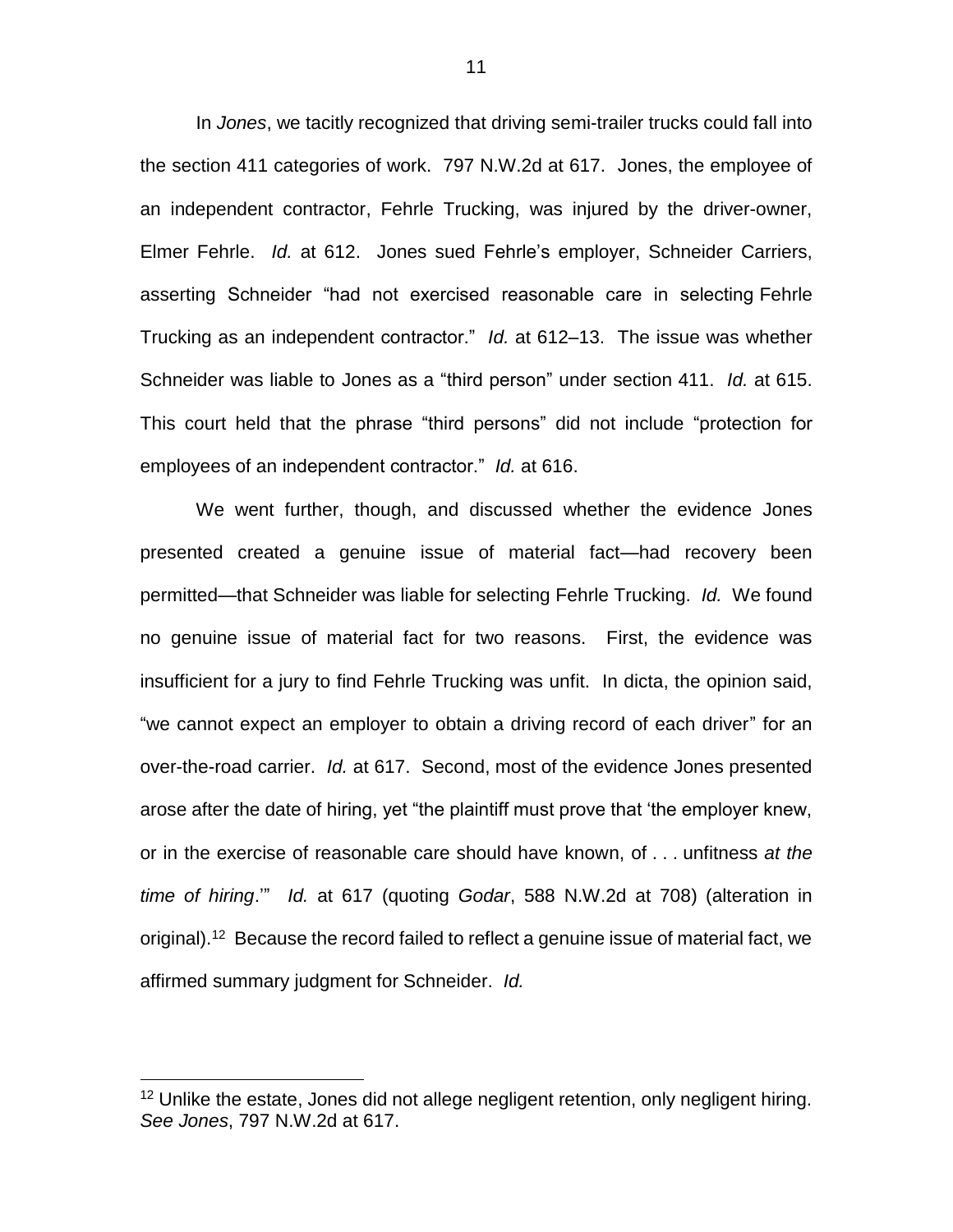In sum, this court applied section 411 but denied Jones relief. *Id.* From *Jones* and other favorable discussions in previous cases, we find "ample authority for the adoption of section 411 as a standard of care that binds an employer in selecting an independent contractor." *Id.* at 615. Yet, like the district court, we recognize the *Jones* holding does not dictate the result here. *Jones* precludes recovery from the employer by an injured plaintiff who is an employee of an independent contractor. *See id*. It does not answer the question whether the employer has direct liability for acts of the independent contractor's employee.

We turn next to section 55 of the Restatement (Third) of Torts: Liability for Physical and Emotional Harm. Although similar in substance to the Restatement (Second), section 55 frames the analysis differently. As the New Mexico Court of Appeals recently explained:

The Restatement (Third) of Torts, like the Restatement (Second) of Torts, includes specific rules for the [employers] of independent contractors, recognizing the policy-based modifications of duty that arose under the Restatement (Second) of Torts' approach. However, the Restatement (Second) of Torts' approach is grounded in a "general principle" that, subject to numerous exceptions, one who hires an "independent contractor is not liable for physical harm caused" by the contractor. Restatement (Second) of Torts § 409 . . . . In contrast, the Restatement (Third) of Torts begins with the imposition of a general duty of care and then crafts limitations based on "considerations of policy and principle that warrant limiting the duty of care owed by the hirer." [Restatement (Third) of Torts: Liability for Physical and Emotional Harm] § 55 cmt. a.

*Lopez v. Devon Energy Prod. Co.*, 468 P.3d 887, 894 (N.M. Ct. App. 2020).

In other words, section 55 presupposes that an employer who hires an independent contractor may be held liable for the negligent actions of the independent contractor. This approach differs from the Restatement (Second), which begins with the general rule that an employer is shielded from liability for the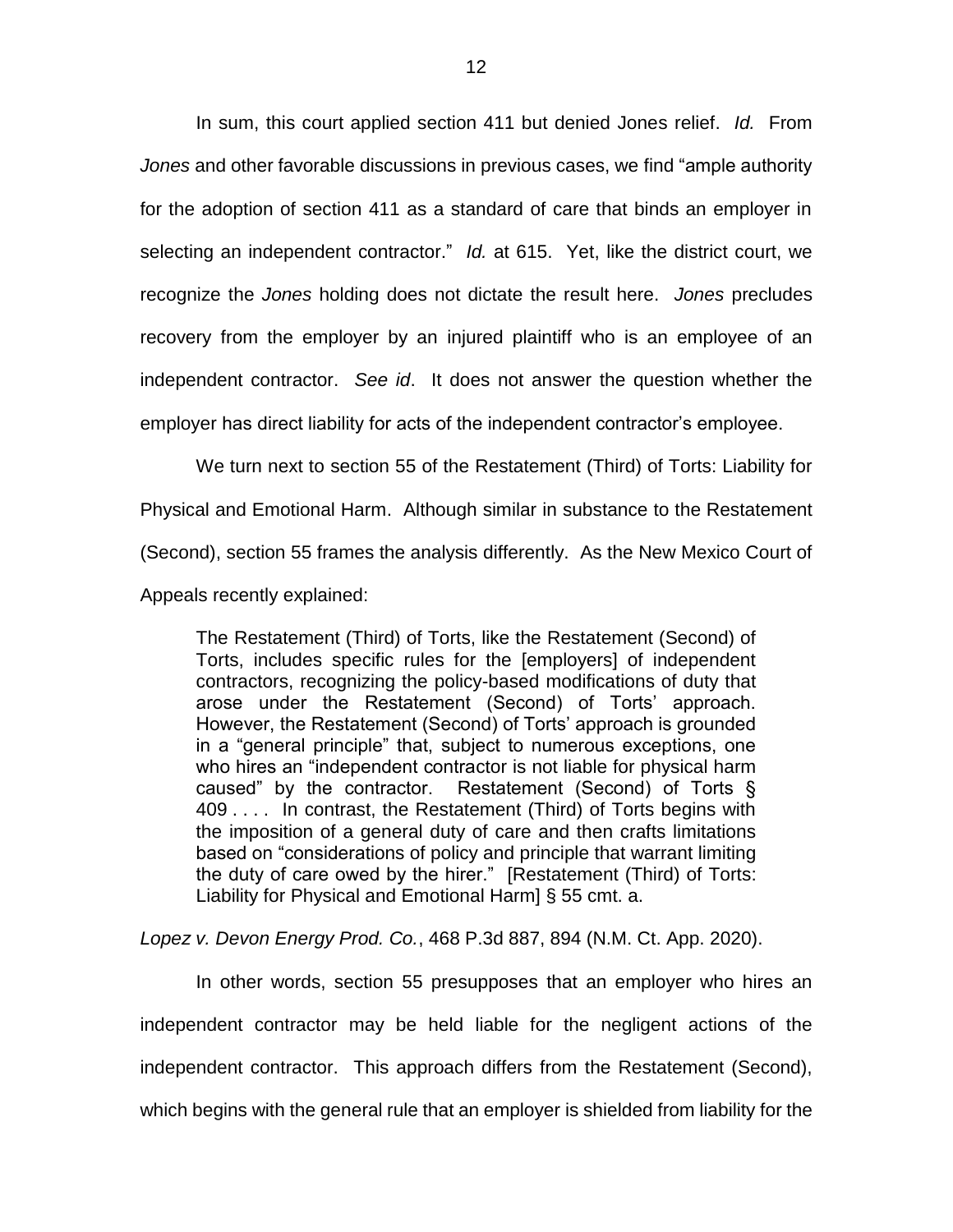harmful acts of its independent contractors. The comments to section 55 further explain:

Under this Section . . . when A hires B, A is subject to liability if A is under a duty of care and negligently causes harm within the scope of liability. The involvement of additional independent contractors (or subcontractors) is a fact that may be relevant to the determination of negligence, factual cause, or scope of liability, but not to the existence of a duty of reasonable care.

Restatement (Third) of Torts: Liability for Physical and Emotional Harm § 55 cmt. i. 13

Under this framework, Landus may be subject to liability for Troy's conduct if the harm arose out of a breach of Landus's duty in hiring Michael and Shaw Trucking. But as discussed later, we are unable to consider this line of argument because the estate did not plead a claim alleging that Landus was negligent in hiring Michael. Instead, the complaint alleges only: "Defendant Landus was negligent in hiring Troy . . . and in failing to ensure Troy . . . exhibited the necessary skills, ability, and experience to operate the Shaw truck . . . in a safe and lawful manner." Section 55 does not reach a negligent-hiring claim against an employee of the independent contractor, like Troy.

 $13$  Accompanying this comment is an illustration in which a party planner hires a fireworks vendor to provide a large show. The vendor relies on two assistants who have no experience with large fireworks displays. The negligent conduct of one of those assistants injures a party guest. The planner had a duty of care because she hired a vendor to conduct an activity that posed a risk of physical harm to others. The planner was liable to the guest for her negligence in hiring the vendor without inquiring into the vendor's qualifications if that negligence was a factual cause of the harm to the guest and the harm was within the scope of the risk posed by the negligence. *See* Restatement (Third) of Torts: Liability for Physical and Emotional Harm § 55 cmt. i, illus. 7. This scenario suggests Landus may have been liable to the estate for hiring Michael without inquiring into his qualifications had the estate pleaded that claim.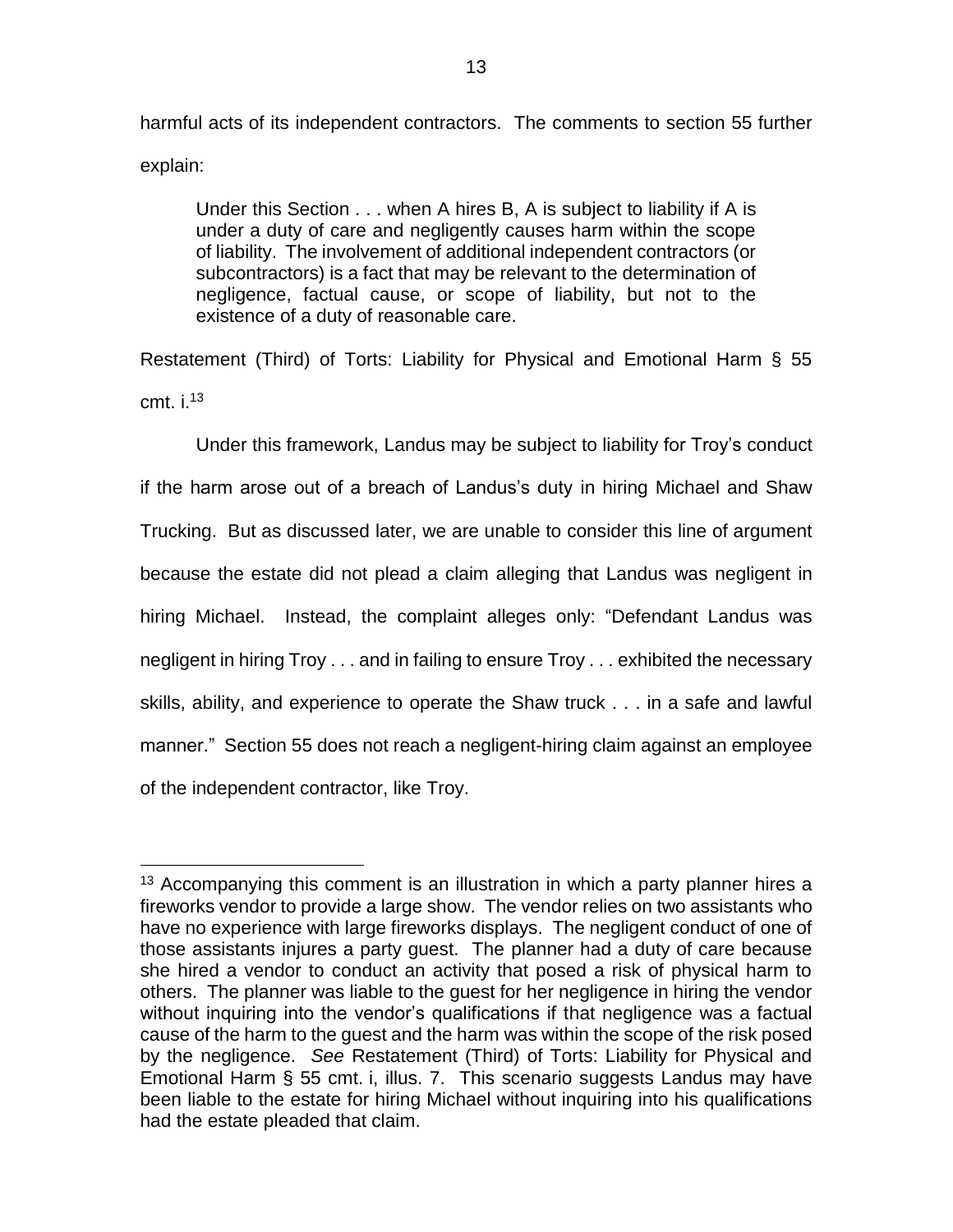The estate's argument fares no better under section 411 of the Restatement (Second) as *Jones* adopted. The comment to section 411 defines the standard of care that a reasonable person would use under the particular circumstances. It emphasizes these factors:

(1) the danger to which others will be exposed if the contractor's work is not properly done; (2) the character of the work to be done—whether the work lies within the competence of the average man or is work which can be properly done only by persons possessing special skill and training; and (3) the existence of a relation between the parties which imposes upon the one a peculiar duty of protecting the other.

Restatement (Second) of Torts § 411 cmt. c.

Citing this source, the district court found Landus had a duty "to carefully select and hire drivers it intended to use." That included "a duty to investigate reports of drug use by Troy Shaw after he was hired as a driver." But the court did not determine that Troy was a "contractor" under section 411 before imposing a duty on Landus. Instead, the court premised its conclusion on the unexamined presumption that Troy "was hired as a driver." While acknowledging Landus's position, the court found a question of material fact based on its expansive reading of section 411, reasoning:

Landus asserts that it is insulated from responsibility because the independent contractor relationship was between Landus and Michael Shaw d/b/a Shaw Trucking, and was not directly with Troy Shaw. It is undisputed that Troy Shaw was not a signing party to the agreement with Landus. Troy Shaw's employment was as an employee or subcontractor of Shaw Trucking. The essence of this argument is that Landus delegated its hiring and retention duties under [section] 411 to Michael Shaw. However Landus has not cited the Court to any authority which permits it to avoid its hiring and retention responsibilities to another party. Therefore, Landus has failed to show that it can avoid its responsibilities on a theory of delegation.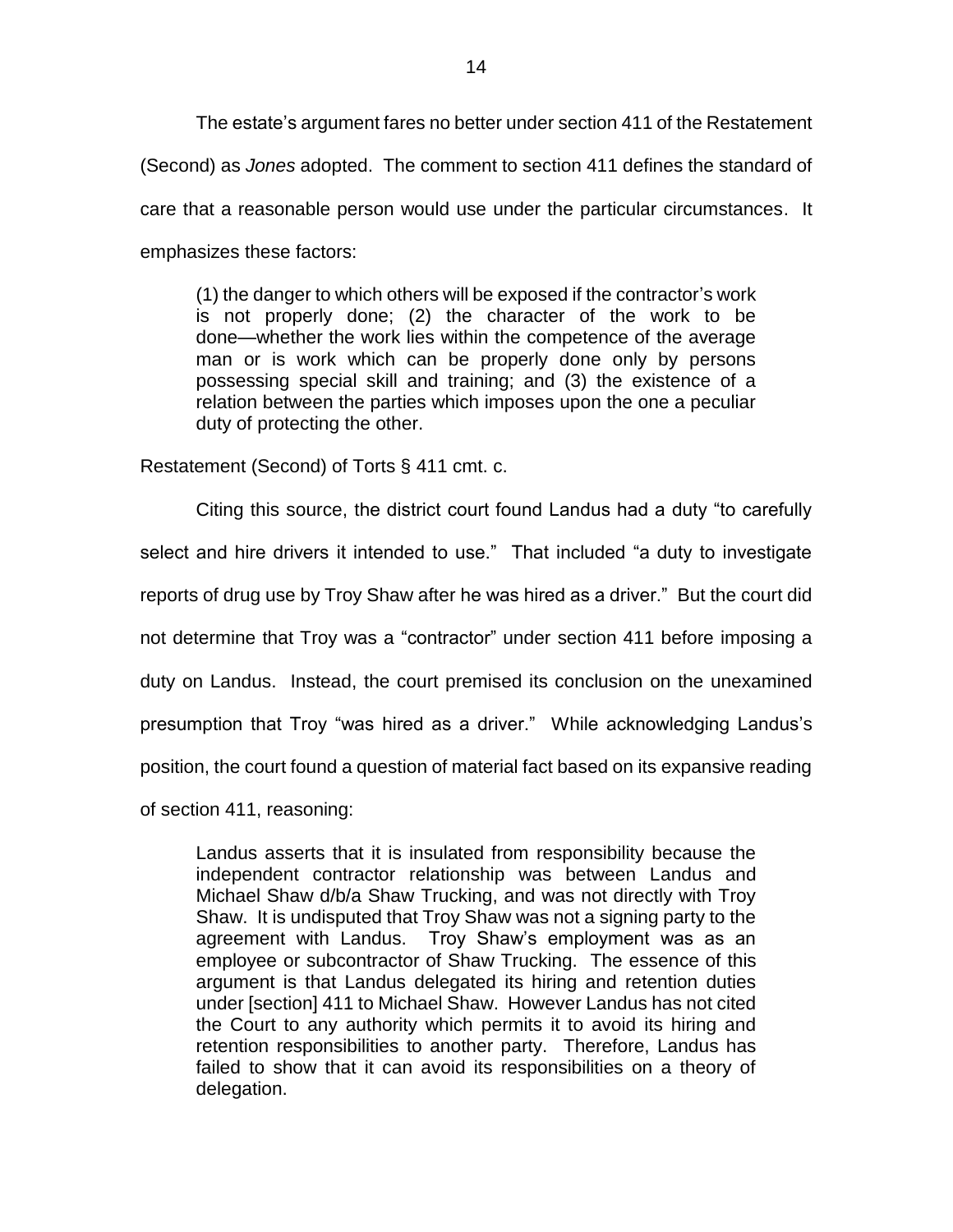Based on the foregoing, the Court finds that a fact question exists as to whether Landus breached its duty to the public as provided by [section] 411.

After considering existing Iowa case law, we find the court misapplied the duty analysis. When the court applies incorrect law, we must reverse. *Palmer*, 637 N.W.2d at 149.

As plaintiff, the estate must show it has a legal basis for claiming damages. In the complaint, the estate asserted that Troy "was acting within the course and scope of an employment and/or agency relationship with Michael Shaw . . . [and] Shaw Trucking." Also that Troy, Michael, and Shaw Trucking "were acting within the scope and course of an agency relationship with" Landus. The estate further maintained that at the time of the accident, Troy "was acting as an agent and/or subagent for" Landus. According to the estate's argument, because Landus failed to investigate whether Troy "exhibited the necessary skills, ability, and experience to operate the Shaw truck . . . in a safe and lawful manner," Landus was negligent in hiring Troy. The estate emphasizes Landus's failure to consider Troy's driving record and drug history and to test him for drugs.

Landus insists it had no duty to investigate each truck driver of its many independent contractors. In support, Landus points to the dicta in *Jones*, suggesting the employer had no responsibility to obtain a driving record for each over-the-road carrier working for the independent contractor. *See Jones*, 797 N.W.2d at 617. Landus faults the estate for not offering supporting authority to show that Landus had a duty to investigate, vet, drug-test, or otherwise qualify the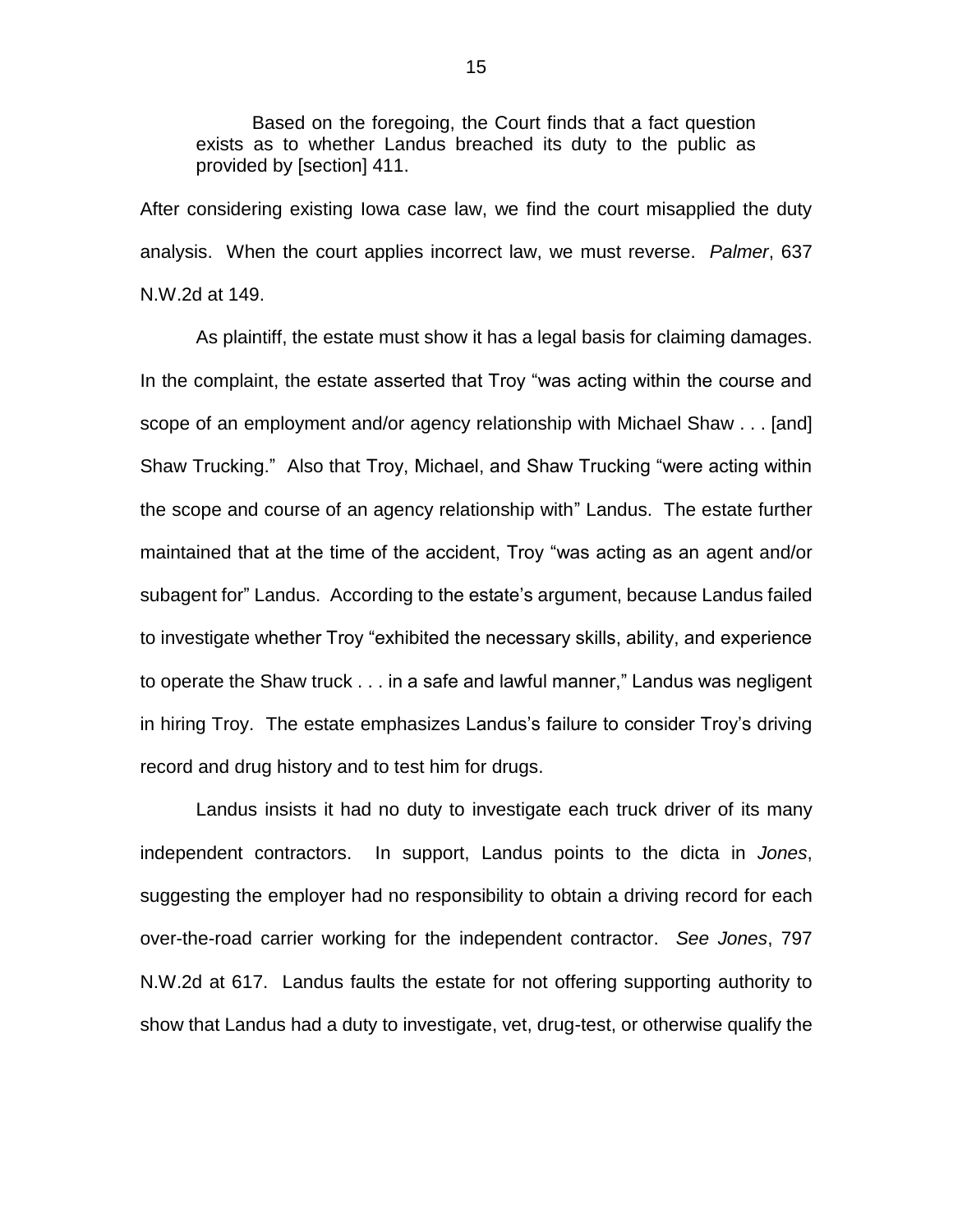employees of Shaw Trucking, despite identifying Troy as a "subagent" of Landus in the pleadings.<sup>14</sup>

On the other hand, Landus claims the federal motor carrier safety regulations are controlling here, contending those regulations place the duty on Michael to vet, qualify, and drug-screen his employees. Landus cites *Harris v. Velichkov*, where the federal district court for Nebraska applied specific provisions of the federal regulations to determine whether an employer of an independent contractor could be liable under a nondelegable-duty doctrine. *See* 860 F. Supp. 2d 970, 984 (D. Neb. 2012). Repeating the designations in that case, Landus uses the terms "shippers" and "motor carriers" to distinguish the respective duties and obligations of Landus and Shaw Trucking.<sup>15</sup>

<sup>&</sup>lt;sup>14</sup> The Eighth Circuit Court of Appeals reached the same conclusion in a factually similar case, *Harris v. FedEx National LTL, Inc.*, 760 F.3d 780, 783 (8th Cir. 2014). FedEx contracted with Fresh Start to transport its trailers between warehouses. *Harris*, 760 F.3d at 782. A driver for Fresh Start was involved in a fatal collision. *Id.* When the injured parties sued FedEx under the theory of respondeat superior in hiring, training, and supervising the driver, the court denied relief. It found no vicarious liability for a harm caused by the contractor or it servants. *Id.* at 783. When the plaintiffs argued FedEx was liable for the driver's negligence because he was acting as FedEx's employee or servant, the court weighed the factual assertions and determined he was not. *Id.* at 785. FedEx had no duty to inquire into the certification of the driver who was an employee of Fresh Start. *Id.* But the circuit court did not address the plaintiffs' negligent-hiring claim, as it went unpled below. *Id.* at 786. *Harris* still illustrates the difference in the two claims—vicarious liability of the employer is possible if the employee of the contractor was acting as an employee or servant of the employer. The direct-liability claim is a different theory, and one that our supreme court has not acknowledged.

<sup>15</sup> In *Velichkov*, the court determined that the federal regulations imposed a duty on motor carriers to investigate and otherwise qualify the drivers it hired for employment. 860 F. Supp. 2d at 980. So the case turned on whether FedEx, as an employer of an independent contractor, was a motor carrier. *Id.* at 979. The court defined motor carrier as "a person who owns or leases a commercial motor vehicle in connection with a business affecting interstate commerce." *Id.* (quoting 49 C.F.R. § 390.5). By contrast, a shipper "is someone who sends or receives property transported in interstate or foreign commerce." *Id.* (citing 49 C.F.R.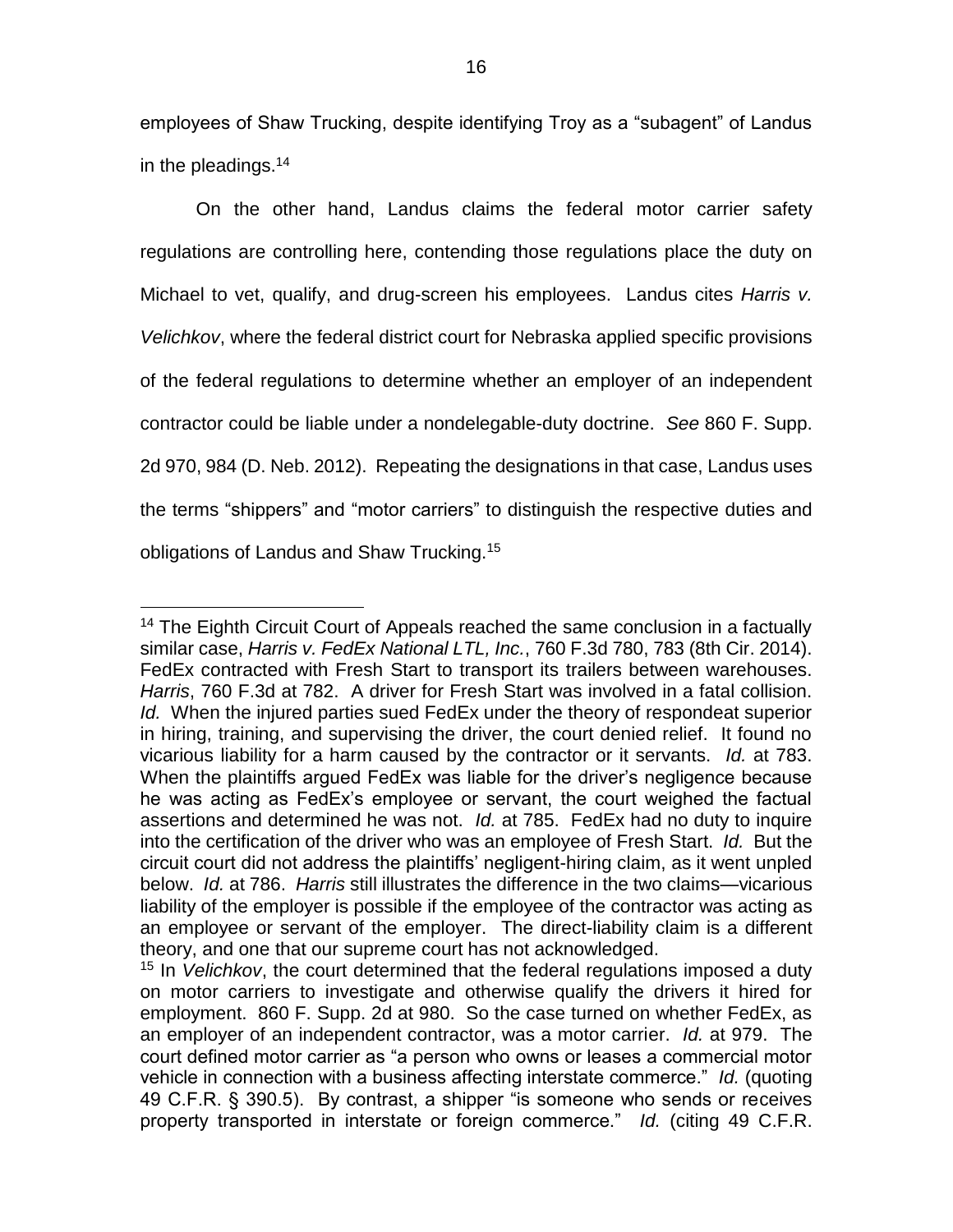The estate complains that Landus did not focus on the federal motor carrier safety regulations in the district court. Landus counters that it argued in its motion to reconsider that the court's analysis was "contrary to the statutory duty imposed upon shippers by transportation laws." We need not settle this dispute. The discussion of the federal motor carrier safety regulations in *Velichkov* applied to the issue of a nondelegable duty and not to negligent hiring. *See id.* at 978–80. So we opt to decide the negligent-hiring issue before us without considering the federal regulations.<sup>16</sup>

Using the Restatements as guidance, we see no basis for imposing a duty on Landus to measure Troy's fitness to operate a semi-trailer truck. Section 411 of the Restatement (Second) imposes liability for harm to third persons caused by the employer's "failure to exercise reasonable care to employ a competent and careful contractor." The district court found that Troy was not a contractor or an employee of Landus. Yet it placed a duty on Landus "to carefully select and hire drivers it intended to use." Section 411 does not impose such a duty. Neither does section 55 of the Restatement (Third). Thus, Landus would not be liable for Troy's conduct as a servant or employee of its independent contractor.

<sup>§</sup> 376.2(k)). The court concluded that the independent contractor, Fresh Start, was the motor carrier because it was responsible for transporting FedEx's products using its own transportation services. *Id.* Because it acted as a motor carrier, the court held that Fresh Start had the duty to investigate the drivers it hired as additional help. *Id.* at 980 (declining to impose burden of duty on FedEx who had no relationship with the Fresh Start drivers).

<sup>&</sup>lt;sup>16</sup> We are also mindful that "the notion of nondelegable duty usually relates to vicarious liability." Restatement (Third) of Torts: Liability for Physical and Emotional Harm § 55 cmt. d (clarifying that "the hirer's direct liability in negligence does not presuppose, or require a finding of, a nondelegable duty"). To avoid conflating the issue on appeal with the vicarious-liability issue still alive in the district court, we decline to address the federal regulations.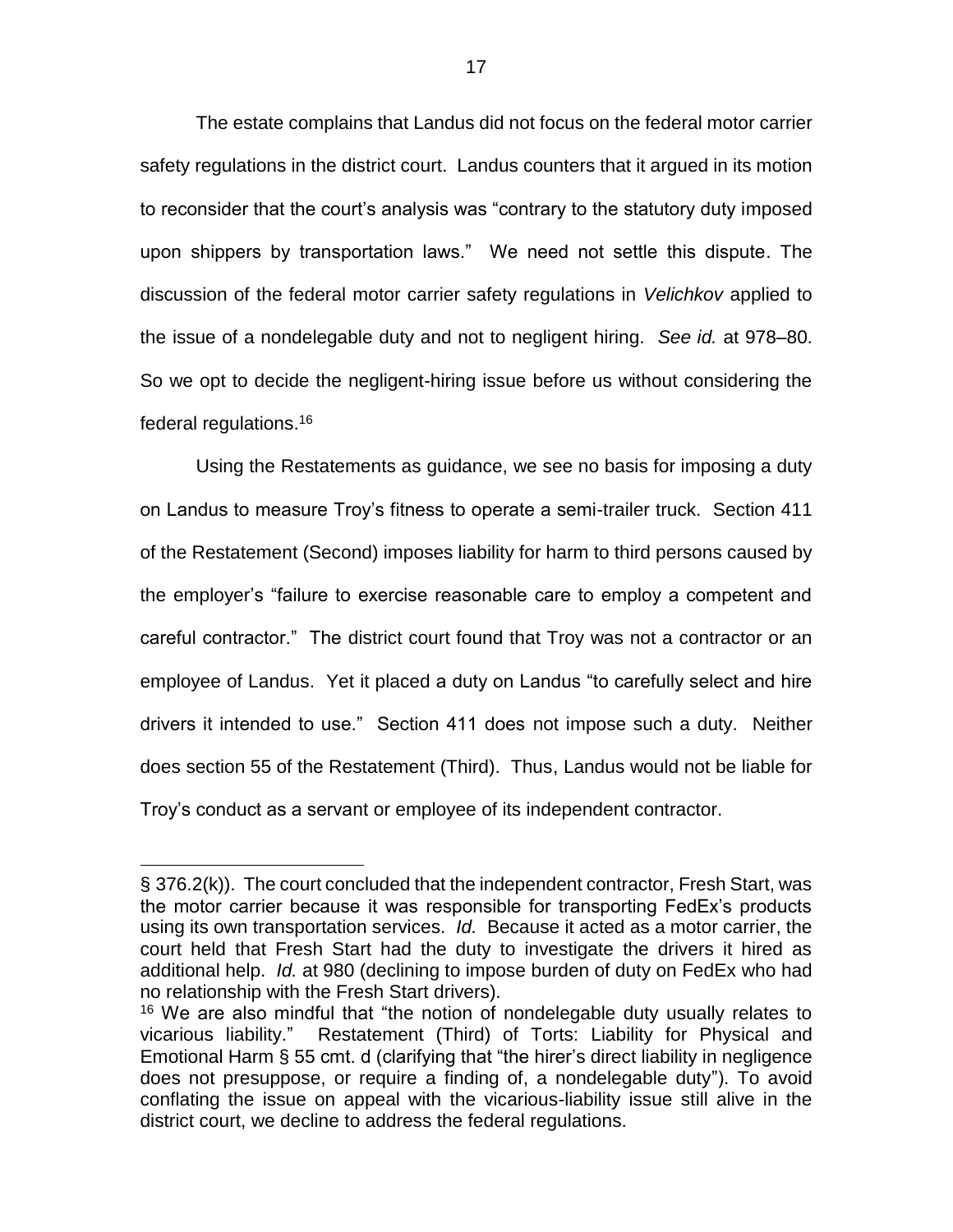The undisputed facts show Landus never contracted with Troy and did not communicate with Troy before he began hauling for Michael. Troy did not see the contractor agreement. And no facts show Landus intended to use Troy as a driver—only that it intended to employ Michael's business, Shaw Trucking.<sup>17</sup> In briefing, the estate asserts the district court discussed the facts and supporting authority for Landus's "direct retention of Troy Shaw" in the first motion for summary judgment, discerning a direct employer-employee relationship. In its response to that motion, the estate quoted *Godar*, 588 N.W.2d at 709, for the principles governing the negligent-hiring tort, arguing: "[T]he traditional employer/employee relationship need not be present to invoke this doctrine. All that is required in that respect is a showing that 'there is some employment or agency relationship' between the parties." But the estate did not cite authority that established there was an "employment or agency relationship" between Landus and Troy, let alone "direct retention."

 $\overline{a}$ <sup>17</sup> The estate probably understood this distinction because their amended petition added allegations that both Troy and Michael were unfit to operate commercial vehicles and that Landus was aware of this incompetence. The estate alleged Landus was directly liable because of its lack of care in the hiring of "independent haulers," bringing Michael's competence and fitness into the action. The court also amended its ruling to specifically set forth its reliance on 49 C.F.R. section 382.301 (2016). That federal regulation states in pertinent part:

Prior to the first time a driver performs safety-sensitive functions for an employer, the driver shall undergo testing for controlled substances as a condition prior to being used, unless the employer uses the exception in paragraph (b) of this section. No employer shall allow a driver, who the employer intends to hire or use, to perform safety-sensitive functions unless the employer has received a controlled substances test result from the [officer or administrator] indicating a verified negative test result for that driver.

<sup>49</sup> C.F.R. § 382.301(a). This provides a claim against Michael as "a driver, who the employer intends to hire or use," but not against Troy because Troy is Michael's employee and Landus retained no control over Michael's hiring decisions.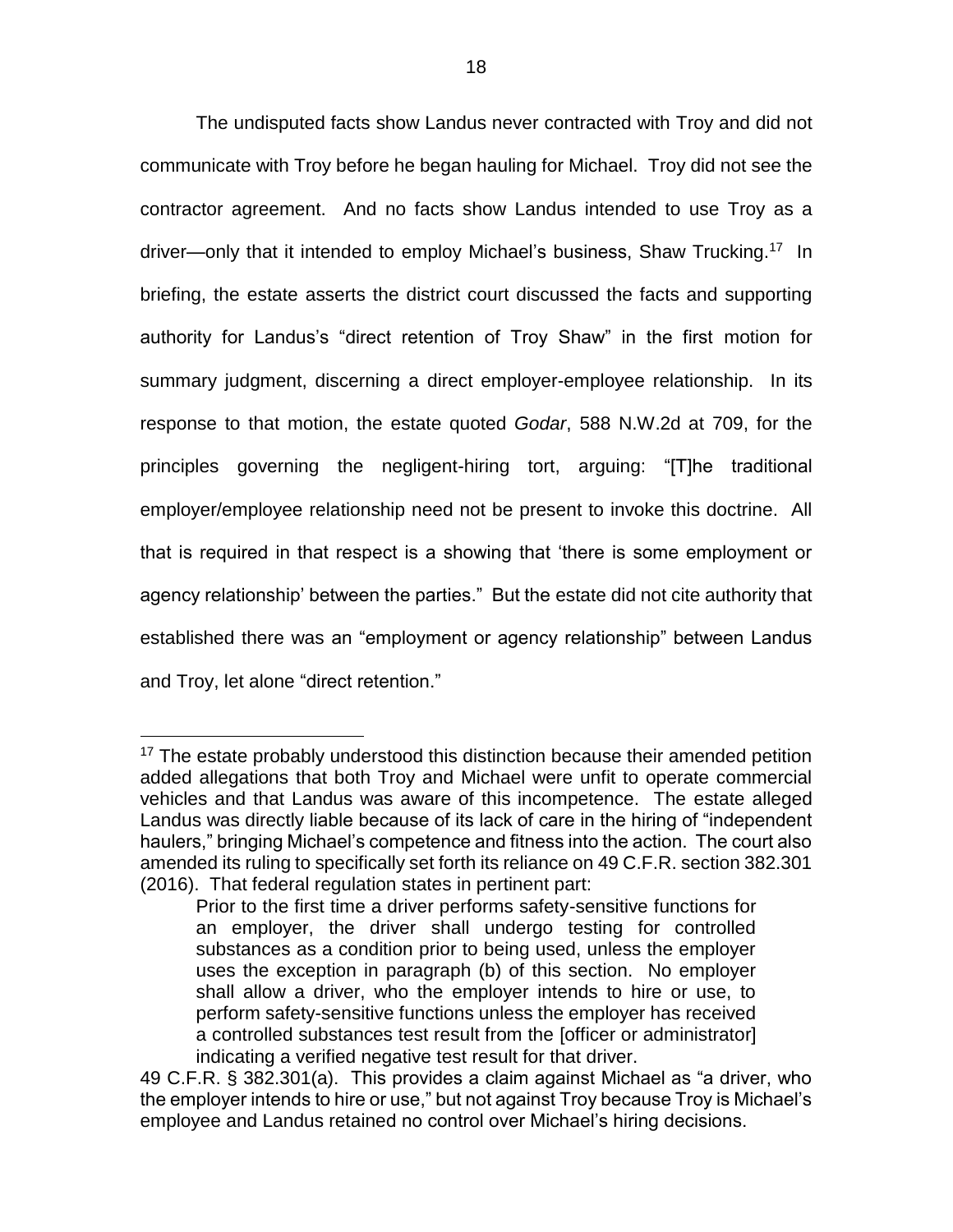To be clear, the negligent-hiring claim in the estate's amended complaint alleged the negligent hiring, retention, and supervision of Troy. The estate did not plead a claim that Landus was liable for failing to exercise reasonable care in hiring Michael as an independent contractor, which led to the hiring of Troy.

Comment (a) to section 409 of the Restatement (Second) of Torts defines "independent contractor" to mean "any person who does work for another under conditions which are not sufficient to make him a servant of the other. It is immaterial . . . whether it is done under a specific contract or under a general contract of employment." Our supreme court has found there is an employer-employee relationship "[w]hen the person hiring has the right to control the details of the work as well as the results." *LaFleur v. LaFleur*, 452 N.W.2d 406, 408 (Iowa 1990). "In contrast, if the person hired is free to do the work without being subject to the order of the person hiring as to details, the hired person is an independent contractor." *Id.*

Here, the Independent Contractor Agreement shows Landus and Michael did not agree to give Landus any significant control over the details of the trucking operation: they agreed Michael would "retain sole and absolute discretion in the manner and means of carrying out their activities and responsibilities under this Agreement." He would "not be required to follow or establish a regular or daily work schedule," or "rely on the equipment or offices of [Landus] for completion of tasks and duties set forth" in the agreement. Based on the agreement's language, Landus hired Michael as an independent contractor. But the record reveals no genuine issue of material fact that Landus directly hired Troy.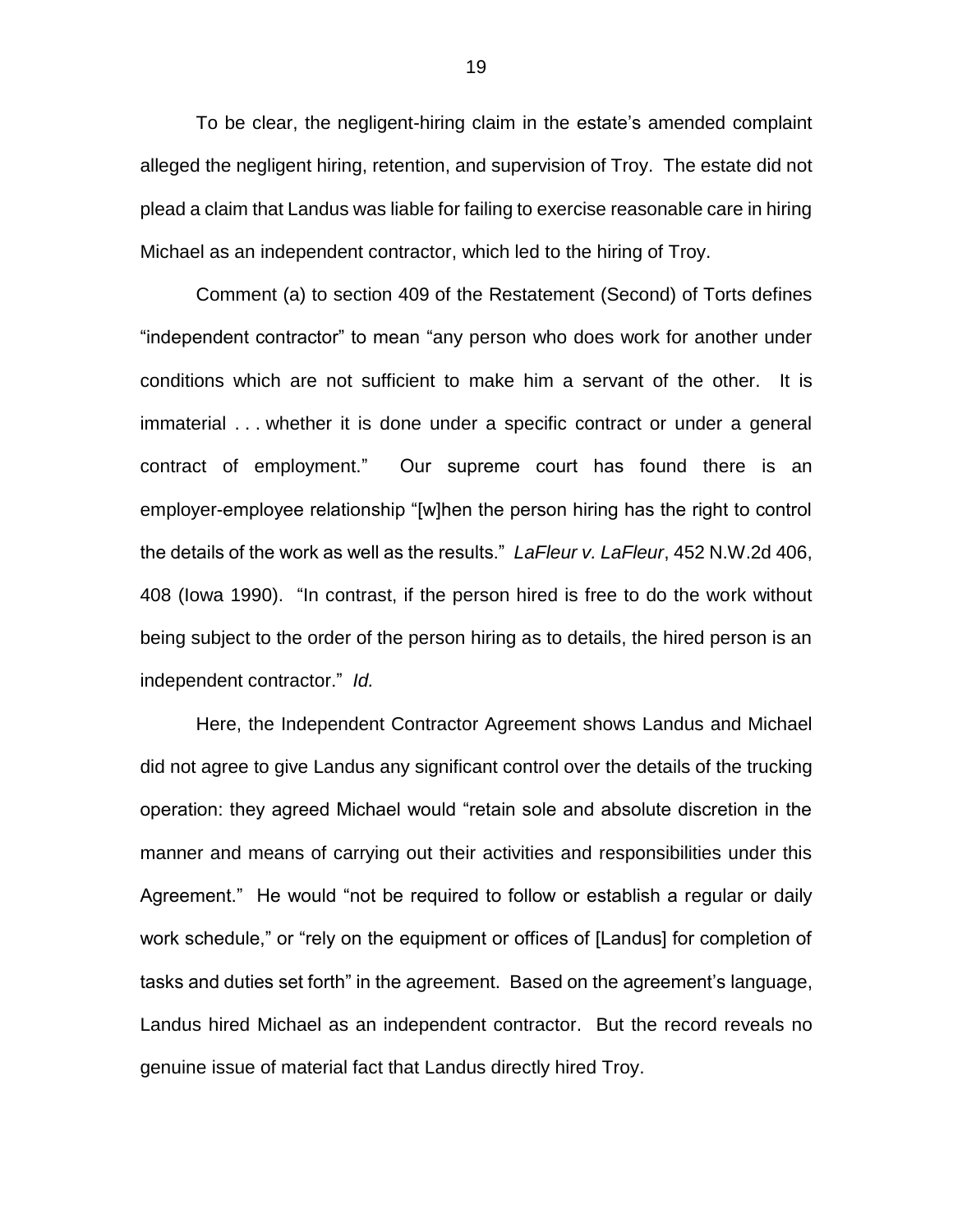We stress that the conclusion in the second summary judgment ruling differs from that in the first summary judgment ruling on the vicarious-liability claim.<sup>18</sup> In the first ruling, the court determined Landus could be vicariously liable for Patrick Fields's death under section 414 of the Restatement (Second) of Torts, which deals with the issue of retained control:

One who entrusts work to an independent contractor, but who retains the control of any part of the work, is subject to liability for physical harm to others for whose safety the employer owes a duty to exercise reasonable care, which is caused by his failure to exercise his control with reasonable care.

Vicarious liability differs from the theory the estate advanced in the amended petition, and which Landus sought to dismiss in its second motion for summary judgment (that is, direct liability based on negligent hiring). The court's initial ruling finding a genuine issue of material fact whether Landus retained sufficient control over Shaw Trucking to impose vicarious liability for Troy's conduct does not change the scope of Landus's duty under section 411.

Neither our court nor the supreme court have extended section 411 to encompass the vetting of an employee of the independent contractor. Indeed, the estate does not identify an Iowa case that holds an employer liable under a theory of negligent hiring for the harm caused by an employee of its contractor. Because there is no current authority that supports adopting a broader interpretation of the Restatement provisions, we decline to do so. We leave it to our supreme court to determine whether section 411 of the Restatement (Second) of Torts or section 55

<sup>&</sup>lt;sup>18</sup> When asked during oral arguments to distinguish the claims for vicarious liability from the claims for negligent hiring, retention, and supervision, both parties agreed that the concept of retained control applied only to the vicarious-liability claim.